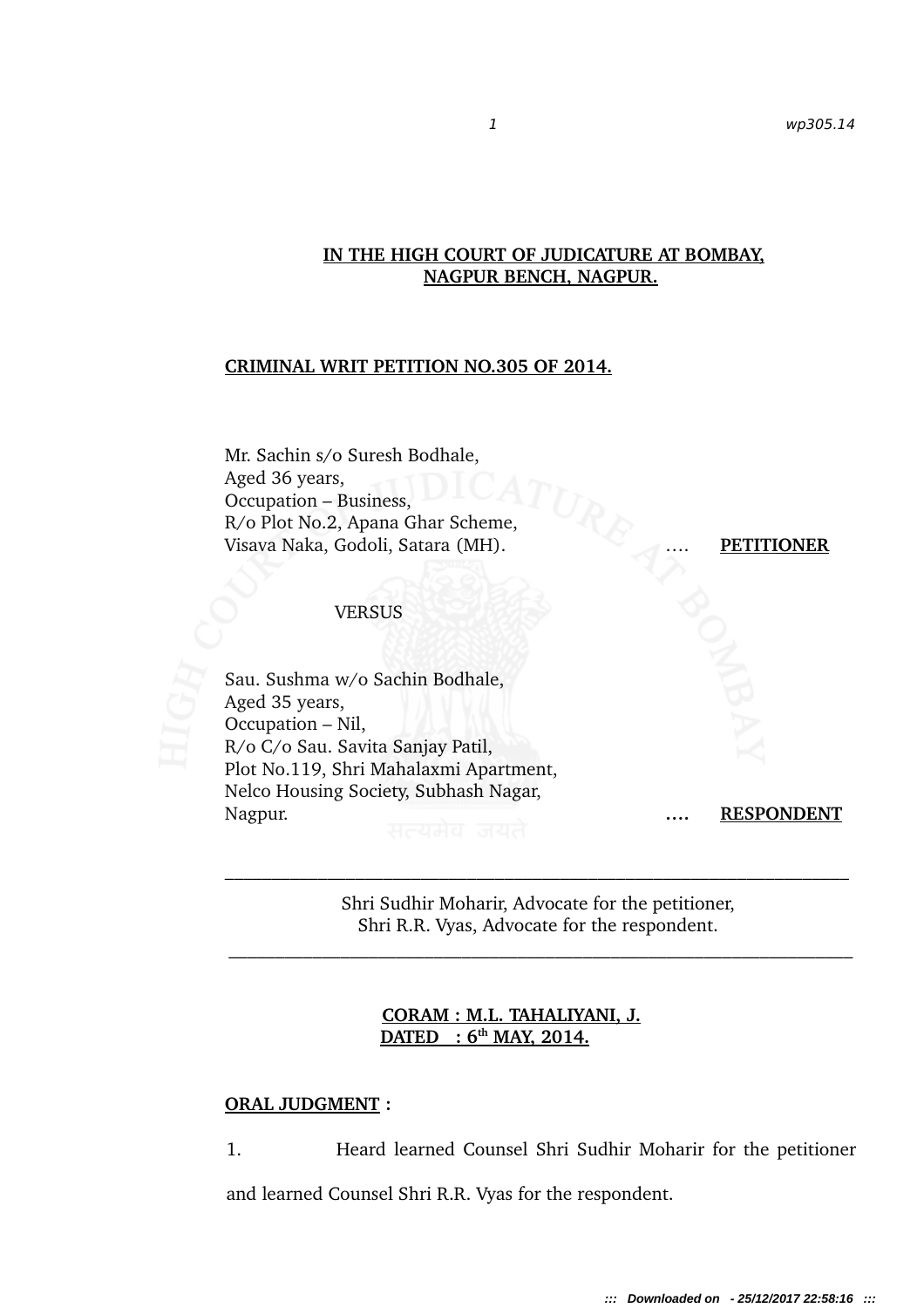2. **Rule**. Rule made returnable forthwith by the consent of the learned Counsel appearing for the parties.

3. The petitioner has moved this Court by invoking powers of this Court under Article 227 of the Constitution of India and Section 482 of the Code of Criminal Procedure. The petitioner is aggrieved by the order passed by the learned Magistrate in Misc. Criminal Application No.890/2012 (Sushma vs. Sachin). The order, which is questioned before this Court, reads as under :

*"Perused the application and stay.*

*Heard learned Advocate for both sides.*

*Applicant relied on 2013 All M.R.(Cri.) 2572. Learned Advocate for N.A. has opposed that Magistrate has no powers. N.A. has not paid any amount towards interim maintenance. Learned Advocate has also confessed that N.A. has not paid any amount towards interim maintenance order which is passed on Exhibit 13.*

*Provision under Section 28(2) is very clear when N.A. has not paid amount and not complied the order, she cannot be kept high and dray. Magistrate is empowered under Section 28(2) to issue N.B.W. Citation filed by applicant is very much applicable in the case in hand. Hence application is allowed. Issue N.B.W. against non-applicant."* 

4. The petitioner is husband of the respondent. The respondent has filed an application under Section 12 of the Protection of Women from Domestic Violence Act, 2005 before the learned Magistrate. An interim order has been passed granting monetary relief. It appears that the petitioner has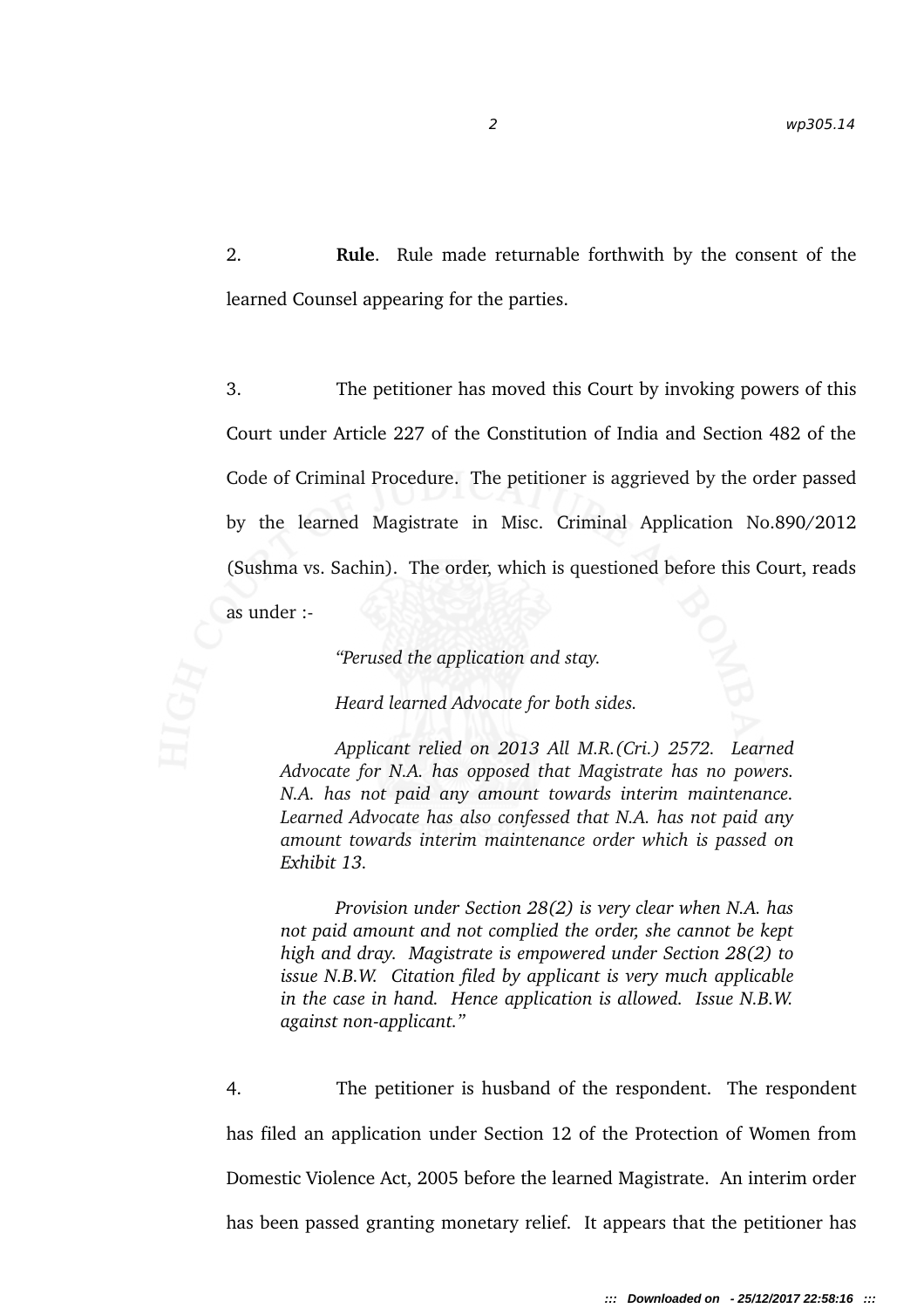not paid the amount to the respondent as per the interim order. A non-bailable warrant has been issued for non-payment of amount of interim maintenance to the respondent by the petitioner. It appears from the order of the learned Magistrate that the learned Magistrate was of the view that he could formulate his own procedure under Section 28(2) of the Protection of Women from Domestic Violence Act, 2005. It appears that the Magistrate was also of the view that he can lay down his own procedure for recovery of the amount of interim maintenance. Subsection (2) of Section 28 of the Protection of Women from Domestic Violence Act, 2005 reads as under :

*"28(2). Nothing in subsection (1) shall prevent the court from laying down its own procedure for disposal of an application under section 12 or under subsection (2) of section 23.*

Sub-section(1) of Section 28 of the said Act reads as under :-

"28(1). Save as otherwise provided in this Act, all proceedings under sections 12, 18, 19, 20, 21, 22 and 23 and offences under section 31 shall be governed by the provisions of the Code of Criminal Procedure, 1973 (2 of 1974)"

5. Therefore, it is abundantly clear that basically the learned Magistrate has to follow the procedure laid down in the Code of Criminal Procedure for recovery of maintenance either final or interim. Sub-section (2) of Section 28 of the Protection of Women from Domestic Violence Act, 2005 can be pressed into service when there is no provision available for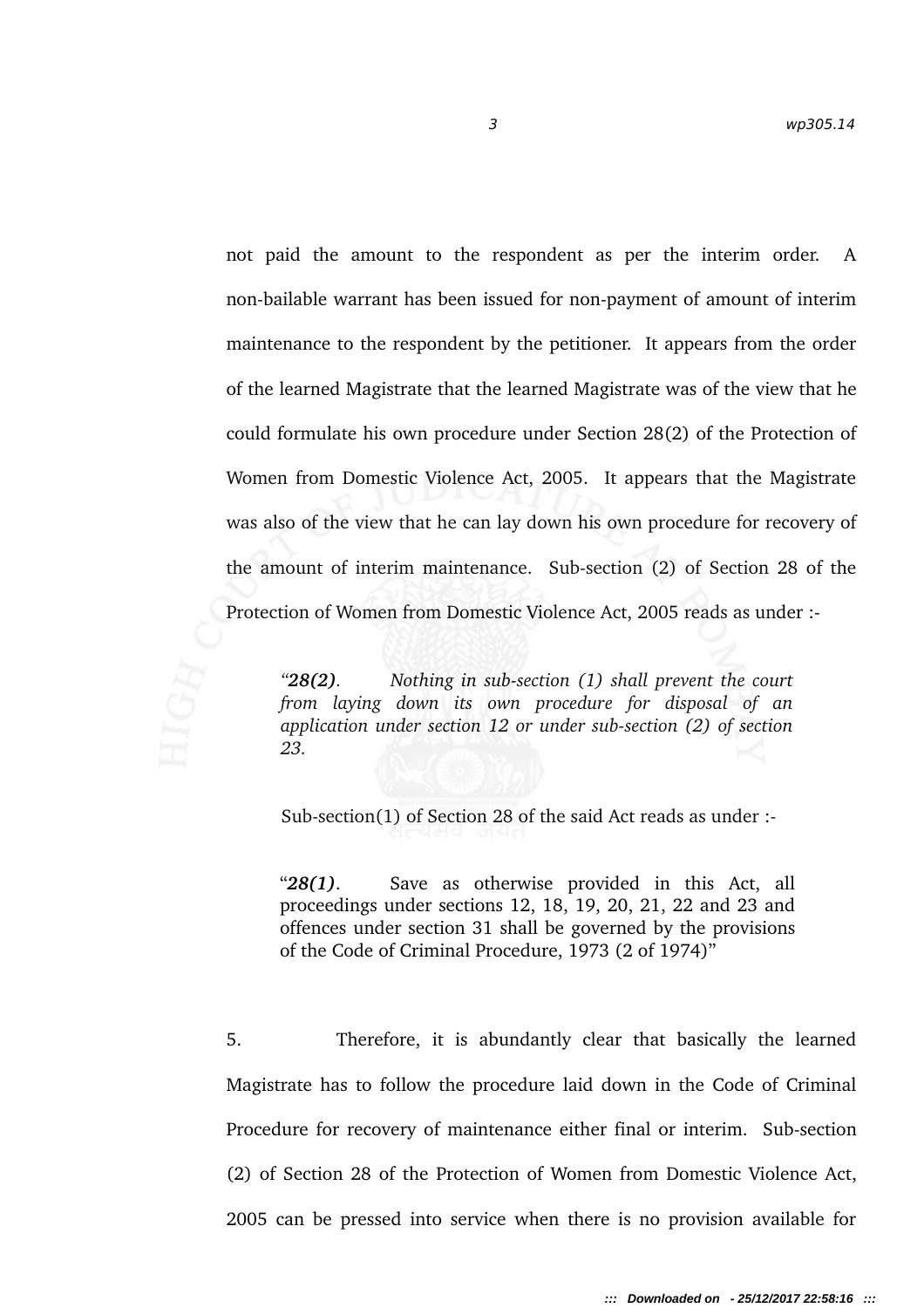implementing a particular order passed under the Protection of Women from Domestic Violence Act, 2005. If the procedure is available in Code of Criminal Procedure, that is necessarily to be followed.

6. In my considered opinion, the procedure laid down under Section 125(3) of the Code of Criminal Procedure for getting compliance of the orders passed by the Magistrate under Section 125(1) of the Code will have to be followed for executing the orders passed by the Magistrate under Section 20 (Monetary Reliefs) of the Protection of Women from Domestic Violence Act, 2005. The reliefs available under Section 125(1)(a) of the Code of Criminal Procedure are analogous to the reliefs available under Section 20 of the Protection of Women from Domestic Violence Act, 2005. The procedure for getting compliance of the order passed under Section 125(1) of the Code of Criminal Procedure is available under Section 125(3) of the Code of Criminal Procedure, which runs as under :

*"125(3). If any person so ordered fails without sufficient cause to comply with the order, any such Magistrate may, for every breach of the order, issue a warrant for levying the amount due in the manner provided for levying fines, and may sentence such person, for the whole or any part of each month's (allowance for the maintenance or the interim maintenance and expenses of proceeding, as the case may be,) remaining unpaid after the execution of the warrant, to imprisonment for a term which may extend to one month or until payment if sooner made:*

*Provided that no warrant shall be issued for the recovery of any amount due under this section unless application be made*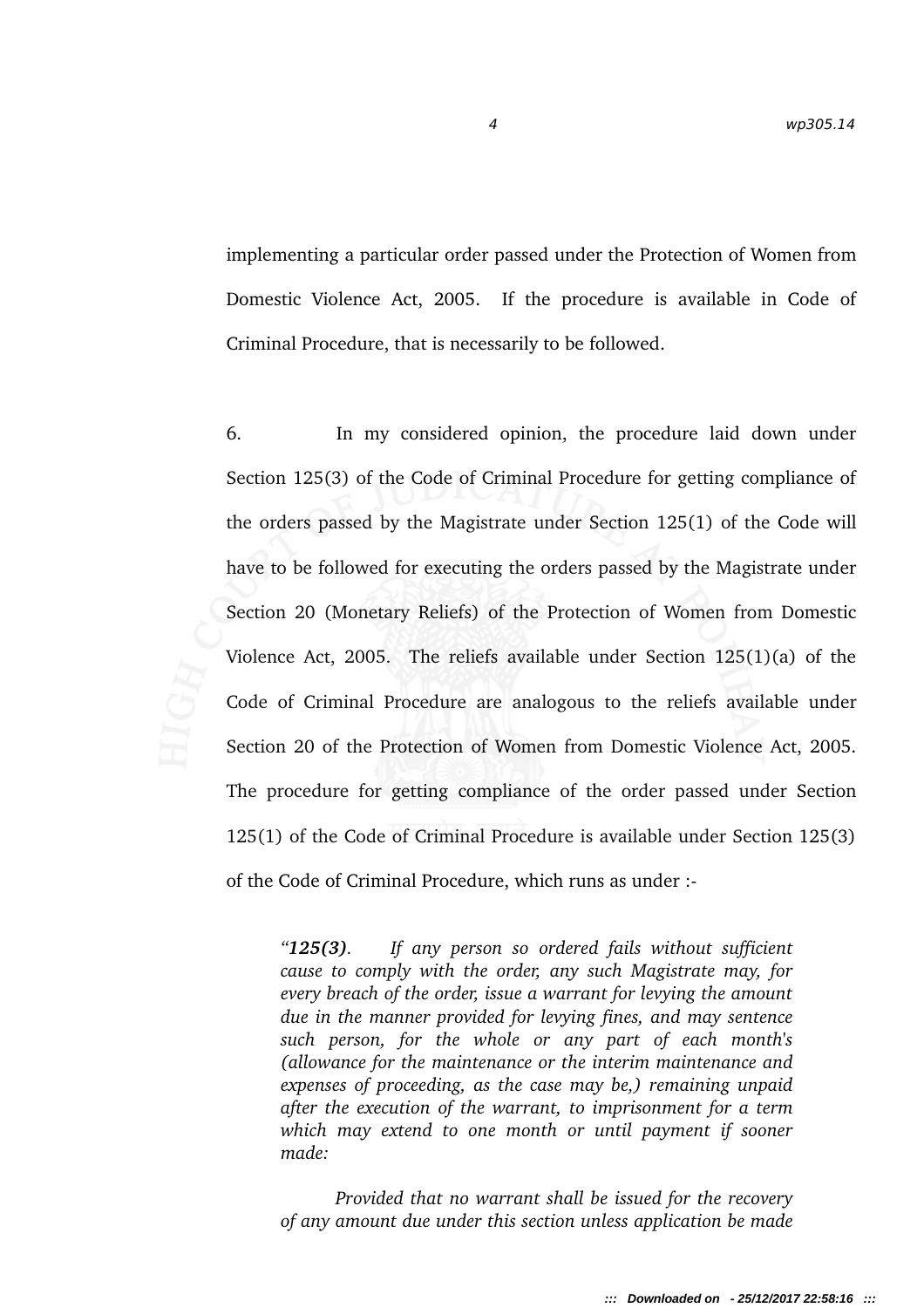*to the Court to levy such amount within a period of one year from the date on which it became due:*

*Provided further that if such person offers to maintain his wife on condition of her living with him, and she refuses to live with him, such Magistrate may consider any grounds of refusal stated by her, and may make an order under this Section notwithstanding such offer, if he is satisfied that there is just ground for so doing."*

7. The procedure for levying of fines is available under Section

421 of the Code of Criminal Procedure as under :-

*"421. Warrant for levy of fine – When an offender has been sentenced to pay a fine, the Court passing the sentence may take action for the recovery of the fine in either or both of the following ways, that is to say, it may* 

*(a) issue a warrant for the levy of the amount by attachment and sale of any movable property belonging to the offender;*

*(b) issue a warrant to the Collector of the district, authorising him to realise the amount as arrears of land revenue from the movable or immovable property, or both of the defaulter:"*

8. Thus there is absolutely clear provision under the Code of Criminal Procedure, which lays down as to how the amount of maintenance, final or interim, is to be recovered. The Magistrate, in my opinion, could not have issued non-bailable warrant directly. He should have followed the procedure laid down in sub-section (3) of Section 125 and Section 421 of the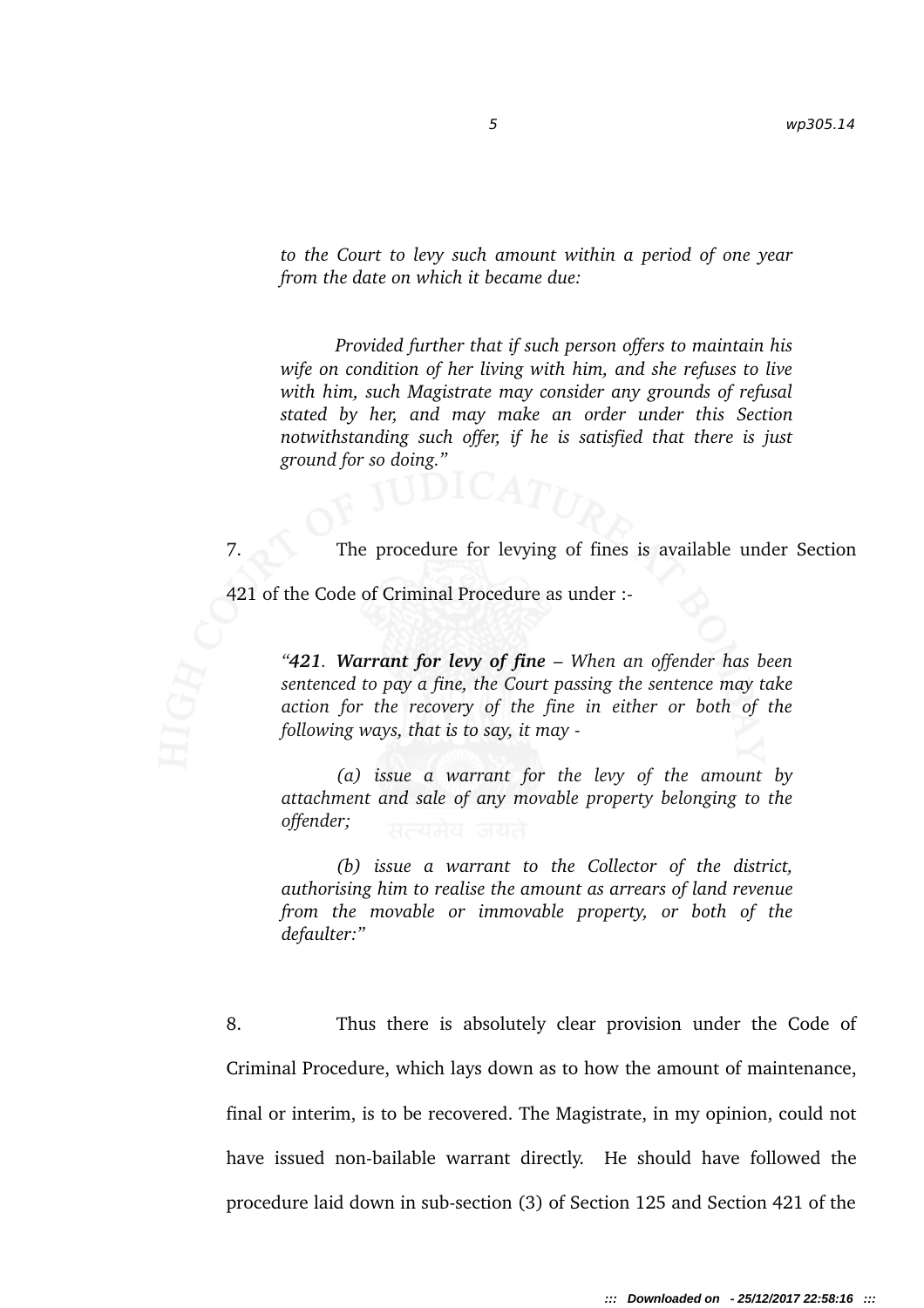Code of Criminal Procedure. In the scheme of Code of Criminal Procedure, in the first place, the Magistrate was under obligation to issue a warrant for levy of the amount by attachment and sale of any movable property. The other remedy available was to issue a warrant to the Collector of the district, authorising him to realise the amount as arrears of land revenue from the movable or immovable property, or both of the defaulter. The Magistrate could have sentenced the petitioner for the whole or any part of each month's allowance for the maintenance or the interim maintenance and expenses of proceeding, as the case may be, remaining unpaid after the execution of the warrant, to imprisonment for a term which might extend to one month or until payment if sooner made.

9. As such the first option available to the Magistrate was to issue a warrant for levying fine. If whole of the amount was recovered by adopting the procedure under Section 421 of the Code of Criminal Procedure, the question of putting the defaulter in prison did not arise. In case amount was not recovered or part of it was recovered and part of it was not recovered, then the question would have arisen as to how much sentence should be imposed on the defaulter as per the provision laid down in the Code of Criminal Procedure. The stage of issuing warrant comes only after sentencing and not before that.